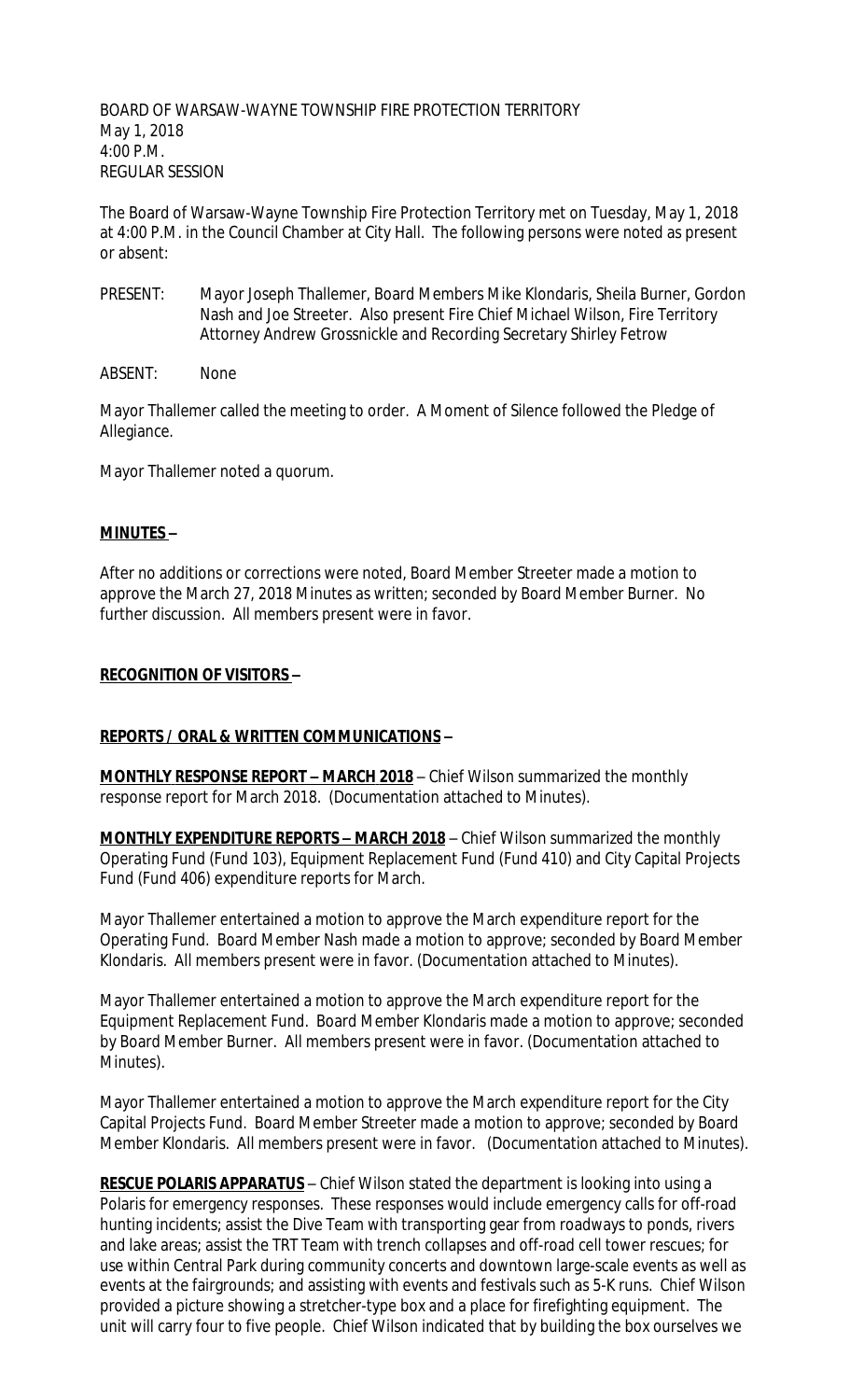would save approximately one-third the cost. Mayor Thallemer indicated a motion is not needed but asked for a consensus from the Fire Territory Board to proceed. By verbal responses, it was unanimous by the Fire Territory Board Members to proceed with the purchase. (Documentation attached to Minutes).

## **UNFINISHED BUSINESS –**

## **NEW BUSINESS –**

**MOSAIC BUILDING SOLUTIONS APPLICATION NO. 8 – PERMISSION TO PAY** – Mayor Thallemer indicated Application No. 8 totaled \$246,167.85 and has been certified by MartinRiley Architects indicating the authenticity of the charges and the work has been completed. Mayor Thallemer entertained a motion to recommend the pay application to the Board of Works. Board Member Burner made a motion to pay; seconded by Board Member Nash. No further discussion. All members present were in favor. (Documentation attached to Minutes).

Chief Wilson updated the Board Members on the progress of Station 3.

**COMCAST BUSINESS – SERVICE ORDER AGREEMENT FOR STATION 3** – As Mayor Thallemer stated, the City of Warsaw has moved to all fiber through Metronet; however, fiber does not reach out as far south as Station 3. Therefore, Comcast service will be necessary for telephone, internet and TV service. The monthly cost will be \$382.30 per month with a one-time installation fee of \$59.90. The Agreement is for a 3-year term. Mayor Thallemer entertained a motion to approve the Agreement. Board Member Streeter made a motion to approve; seconded by Board Member Nash. No further discussion. All members present were in favor. (Documentation attached to Minutes).

**WARSAW VOLUNTEER FIRE DEPARTMENT 2018 CONTRACT AMENDMENT** – Chief Wilson reminded the Board Members that the department is moving to part-time firefighters. This Agreement is for a 6-month term for \$5,000 commencing July 1, 2018 and ending December 31, 2018. Chief Wilson noted that in BoardPac the Agreement is incorrect under Section 2, 2.2 which shows the sum of \$15,000. The correct Agreement for \$5,000 was distributed to the Board Members. Mayor Thallemer made a motion to approve the Agreement in the amount of \$5,000. Board Member Burner made a motion to approve; seconded by Board Member Nash. No further discussion. All members present were in favor. (Documentation attached to Minutes).

#### **TRAVEL REQUESTS** –

Chief Wilson summarized the travel requests as listed on the WWFT Travel Requests spreadsheet. Mayor Thallemer entertained a motion to approve the travel requests. Board Member Klondaris made a motion to approve; seconded by Board Member Nash. No further discussion. All members present were in favor. (Documentation attached to Minutes).

#### **OTHER MATTERS THAT MAY COME BEFORE THE BOARD –**

#### **MEETING REVIEW –**

NO ITEMS CARRIED FORWARD

NO VISITORS' QUESTIONS AND COMMENTS

A list of today's guests is attached.